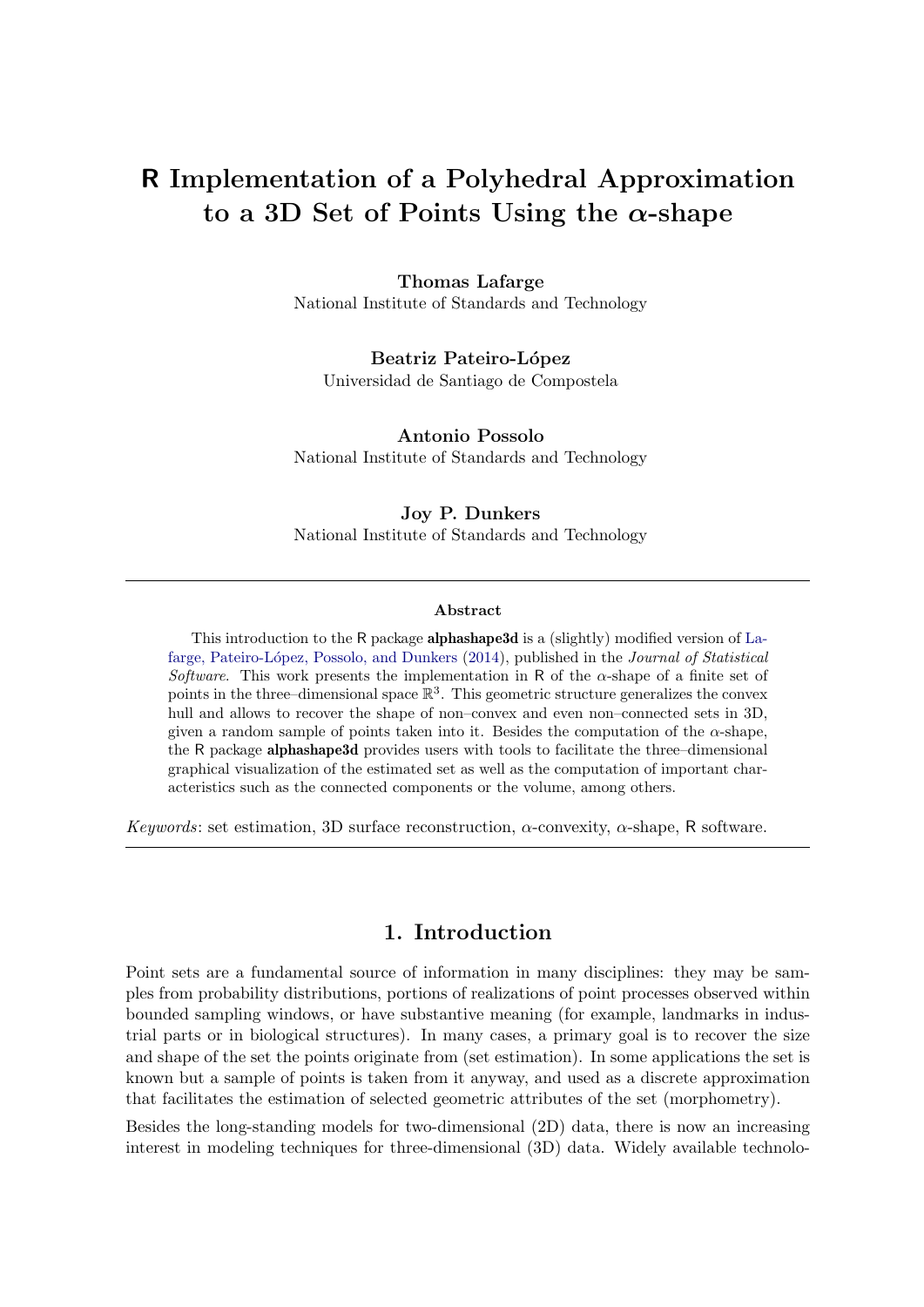### 2 The **alphashape3d** package

gies for measurement of 3D structures — including 3D laser-scanning, confocal microscopy, and computed tomography from nano to macro scales — are generating high-quality digital datasets that may be point clouds, or sets whose geometry can be probed using point clouds, in cellular biology, medicine, material science, engineering, etc. Consequently, a rich branch of image analysis has been developing rapidly to deal with the reconstruction of 3D objects from point clouds, and to study geometrical attributes after discretization by sampling with point clouds.

Statistical morphometry seeks to characterize the variability of shape and size, which is essential in a wide range of disciplines that include biology, material science, geology, archaeology, geography, etc. We refer to [Small](#page-16-0) [\(1996\)](#page-16-0) and [Grenander and Miller](#page-15-1) [\(2007\)](#page-15-1) for an extensive review of the methods and applications of shape analysis. See also [Claude](#page-14-0) [\(2008\)](#page-14-0) for a guide on how to perform morphometrics with R. The geometric characterization of an object includes the computation of volumes and surface areas, surface roughness, deviations from convexity, porosity and permeability, among many other attributes, in many cases from points sampled within the object. In practice, the user defines a sampling procedure to obtain points in the set of interest, and thus the problem relates to the problem of set estimation.

The goal of set estimation is to produce estimates of compact subsets of an Euclidean space based on random samples of points from probability distributions whose supports are those sets, and then to study the statistical properties of the corresponding estimators (asymptotic properties, types of convergence, convergence rates, etc.). [Cuevas and Fraiman](#page-14-1) [\(2009\)](#page-14-1) surveys the most relevant theory on set estimation.

There are different geometrical structures that can capture the shape of a set from a sample of points taken from it. The extent to which these structures manage faithfully to reproduce the original set depends heavily on the geometrical characteristics of the set. For instance, if the original set is convex, the convex hull of the sample is the natural estimator. See [Geffroy](#page-15-2)  $(1964)$ , Rényi and Sulanke  $(1963, 1964)$  $(1963, 1964)$  $(1963, 1964)$ , [Schneider](#page-16-1)  $(1988)$ , Dümbgen and Walther  $(1996)$  for results about the convex hull estimator. However, in many applications the sets or objects of interest are not strictly convex, but only approximately so. There is, therefore, a need to define relaxed convexity shape restrictions.

The  $\alpha$ -convexity is one such restriction that mildly relaxes the assumption of convexity, and does so in a tunable manner (determined by the value of the parameter  $\alpha$ ): it appears in the literature on set estimation, see [Walther](#page-16-2) [\(1997,](#page-16-2) [1999\)](#page-16-3), Rodríguez-Casal [\(2007\)](#page-16-4). By analogy with the characterization of a convex set as the intersection of half-spaces defined by planes tangent to the set, a set is said to be  $\alpha$ -convex if it can be expressed as an intersection of the complements of open balls of radius  $\alpha$  not intersecting the set. Section [2](#page-2-0) provides details on α-convex sets. The so-called α-convex hull of the sample is a suitable estimator of α-convex sets (think of what's left if carving out all the space with a spherical scoop of radius  $\alpha$  without removing any of the points in the sample). Rodríguez-Casal [\(2007\)](#page-16-4) studies the asymptotic performance of this estimator.

The boundary of the  $\alpha$ -convex hull comprises arcs of circles (in 2D), or spherical caps (in 3D), and intersections thereof. If now we approximate the boundary of the  $\alpha$ -convex hull by a polygonal curve (in 2D) or by a polyhedral surface (in 3D), then we get another object that approximates the original set, called the  $\alpha$ -shape. [Edelsbrunner, Kirkpatrick, and Seidel](#page-15-5) [\(1983\)](#page-15-5) defined it in the case of  $\mathbb{R}^2$ , and Edelsbrunner and Mücke [\(1994\)](#page-15-6) generalized it to three-dimensional Euclidean space. The  $\alpha$ -shapes have been widely used in several different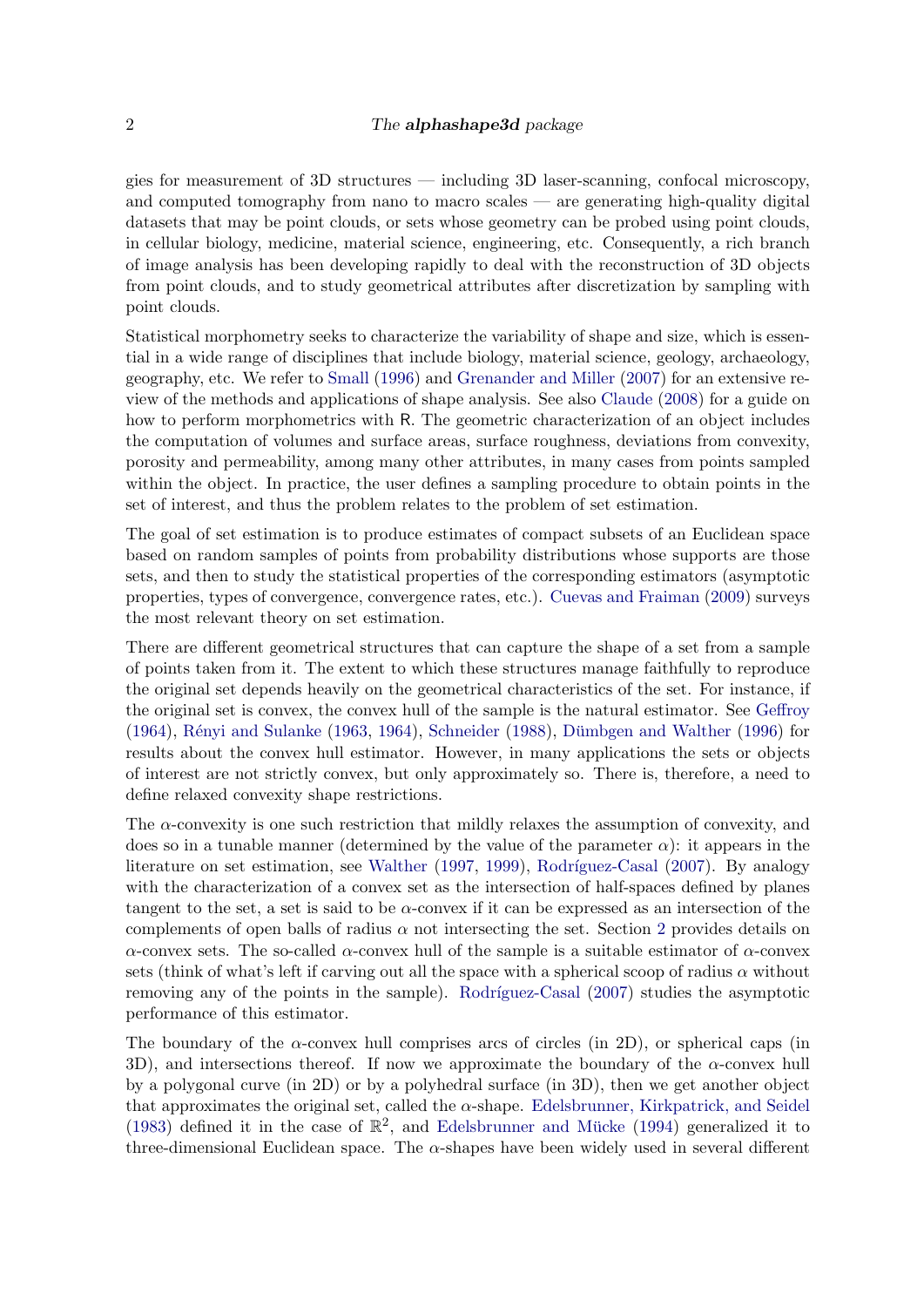fields: for example, to characterize biological systems, and the structure, surface and cavities of molecules and proteins, as described by [Liang, Edelsbrunner, Fu, Sudhakar, and Subramaniam](#page-15-7) [\(1998a,](#page-15-7)[b\)](#page-15-8), [Edelsbrunner and Facello](#page-14-3) [\(1998\)](#page-14-3), [Zhou and Yan](#page-16-5) [\(2010\)](#page-16-5), among others. Also in cosmology, by [van de Weygaert, Platen, Vegter, Eldering, and Kruithof](#page-16-6) [\(2010\)](#page-16-6), to study the topology of the distribution of galaxies. Vauhkonen, Tokola, Maltamo, and Packalén [\(2008\)](#page-16-7) describe applications of  $\alpha$ -shapes in remote sensing, where tree characteristics are determined from laser scanning data. There are also connections between  $\alpha$ -shapes and pattern recognition and clustering techniques. Given a porous material, the  $\alpha$ -shape of a sample of points drawn from the material can be used to characterize the geometry of the pores; alternatively, the α-shape of a sample of points drawn from the voids can be used to study the permeability of the material.

It is becoming increasingly clear that R (R [Core Team](#page-15-9) [\(2013\)](#page-15-9)) has grown to become one of the most powerful tools for statistical data analysis, and in fact the *lingua franca* for the interchange of ideas and methods in computational statistics and probability. R is a highlevel language that offers powerful graphical capabilities and a wide variety of facilities for statistical modeling and data analysis in many fields of research. Many of the techniques discussed in this paper have been developed over the last couple of decades, and there exist several R packages that, in one form or another, address issues of set estimation. For example, the convex hull of a set of points in  $d$ -dimensional Euclidean space can be computed using functions in package geometry [\(Barber, Habel, Grasman, Gramacy, Stahel, and Sterratt](#page-14-4) [2013\)](#page-14-4). Objects analyzed in the disciplines mentioned above are mostly two-dimensional or three-dimensional. The two-dimensional  $\alpha$ -shape and the  $\alpha$ -convex hull are implemented in the R package alphahull by [Pateiro-Lopez and Rodriguez-Casal.](#page-15-10) [\(2011\)](#page-15-10). [Edelsbrunner](#page-15-5) *[et al.](#page-15-5)* [\(1983\)](#page-15-5) describe the algorithm for the computation of the  $\alpha$ -shape and  $\alpha$ -convex hull in 2D. Pateiro-López and Rodríguez-Casal [\(2010\)](#page-15-11) provide further details on the library and applications. However, and in spite of its potential usefulness in statistical analysis, the  $\alpha$ -shape in 3D had not yet been implemented in R. Cognizant of the importance of the development of a free, open-source software environment for statistical computing, we have produced the R package alphashape3d, see [Lafarge and Pateiro-Lopez](#page-15-12) [\(2014\)](#page-15-12).

The paper is organized as follows. In Section [2](#page-2-0) we provide some background in set estimation theory and describe the estimator under study, the  $\alpha$ -shape of a random sample of points in the three-dimensional Euclidean space. In Section [3](#page-4-0) we briefly describe the algorithm by Edelsbrunner and Mücke [\(1994\)](#page-15-6) and give the details about its implementation in R. Further computational details are given in Section [4.](#page-13-0)

# 2. The  $\alpha$ -shape in 3D

<span id="page-2-0"></span>This work is based on the computation of  $\alpha$ -shapes in  $\mathbb{R}^3$  as defined by [Edelsbrunner and](#page-15-6) Mücke [\(1994\)](#page-15-6). The  $\alpha$ -shape is computationally practicable, and it is closely related to the  $\alpha$ -convex hull estimator, which has been studied predominantly from a theoretical viewpoint. As mentioned in the Introduction, in order to estimate an unknown set effectively, from points drawn from it, some geometrical assumptions have to be made. Even though convex sets have many useful and well-known properties, restricting attention to estimators that are convex sets rules out consideration of many sets of great practical interest. There are meaningful extensions of the notion of convexity, such as  $\alpha$ -convexity. A set  $A \subset \mathbb{R}^d$  is said to be  $\alpha$ -convex,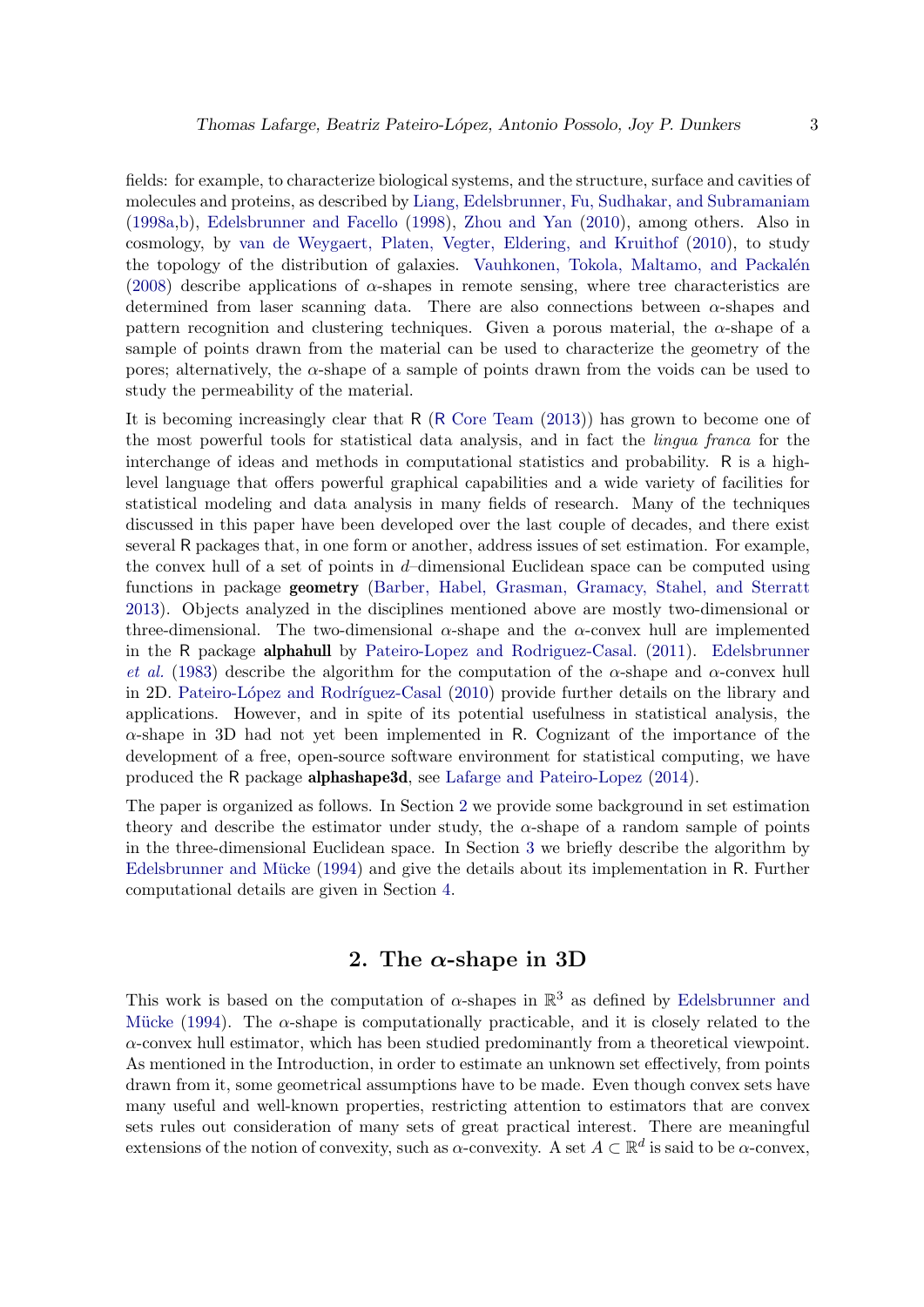for  $\alpha > 0$ , if  $A = C_{\alpha}(A)$ , where

<span id="page-3-0"></span>
$$
C_{\alpha}(A) = \bigcap_{\{\mathring{B}(x,\alpha): \ \mathring{B}(x,\alpha)\cap A=\emptyset\}} \left(\mathring{B}(x,\alpha)\right)^c \tag{1}
$$

is called the  $\alpha$ -convex hull of A. In [\(1\)](#page-3-0),  $\overset{\circ}{B}(x,\alpha)$  denotes the open ball with center x and radius α. [Walther](#page-16-3) [\(1999\)](#page-16-3) describes properties of α-convex sets and relations between convexity and  $\alpha$ -convexity. Let S be a nonempty compact subset in  $\mathbb{R}^d$ , equipped with the norm  $\lVert \cdot \rVert$ . Assume that we are given a random sample  $\mathcal{X}_n = \{X_1, \ldots, X_n\}$  from a probability distribution  $P_X$ on  $\mathbb{R}^d$  with support S. The goal is to approximate S based on the sample. If we assume that the set S is  $\alpha$ -convex then the natural estimator of S is  $C_{\alpha}(\mathcal{X}_n)$ , the  $\alpha$ -convex hull of the sample. Rodríguez-Casal [\(2007\)](#page-16-4) characterizes the performance of the estimator. In Figure [1](#page-3-1) we represent the  $\alpha$ -convex hull estimator in the two-dimensional case. If we straighten the  $\alpha$ -convex hull in Figure [1](#page-3-1) by substituting straight edges for the circular arcs, we obtain a straight line graph known as  $\alpha$ -shape: this is computationally more practicable than the  $\alpha$ -convex hull. [Edelsbrunner](#page-15-5) *et al.* [\(1983\)](#page-15-5) give a formal definition of the  $\alpha$ -shape in  $\mathbb{R}^2$ .



<span id="page-3-1"></span>Figure 1: In pink, boundary of the  $\alpha$ -convex hulls of a uniform random sample of size  $n = 300$ on a ring in  $\mathbb{R}^2$  for different values of  $\alpha$ . In blue, the corresponding  $\alpha$ -shapes.

In  $\mathbb{R}^3$ , one can visualize the  $\alpha$ -convex hull estimator by thinking of a sphere of radius  $\alpha$ scooping up space around the points without removing any of them. By replacing each spherical cap with the largest triangle circumscribed by the cap we obtain the  $\alpha$ -shape, see Figure [2.](#page-4-1) The formal definition of the  $\alpha$ -shape in 3D can be found in Edelsbrunner and Mücke [\(1994\)](#page-15-6). It can be computed from the  $\alpha$ -complex of the sample, also defined in [Edelsbrunner](#page-15-6) and Mücke [\(1994\)](#page-15-6), which is a subcomplex of the Delaunay triangulation. The  $\alpha$ -shape is the polytope (in a general sense) formed by the union of all simplices of the  $\alpha$ -complex. Further details are given in Section [3.](#page-4-0) The value of  $\alpha$  controls the spatial scale of the shape of the estimator. As  $\alpha$  decreases, the  $\alpha$ -shape shrinks and cavities appear among the sample points. As  $\alpha$  tends to  $\infty$ , the  $\alpha$ -shape tends to the the convex hull of the sample, see Figure [2.](#page-4-1) This emphasizes the fact that the  $\alpha$ -shape can be considered a generalization of the convex hull. The flexibility that varying  $\alpha$  affords is very useful to characterize the geometry of porous materials. When studying some of the properties of these materials, it may be preferable to focus on the  $\alpha$ -shape of the voids: for example, to characterize the geometry of tunnels that link different pores, as will be illustrated in Section ??.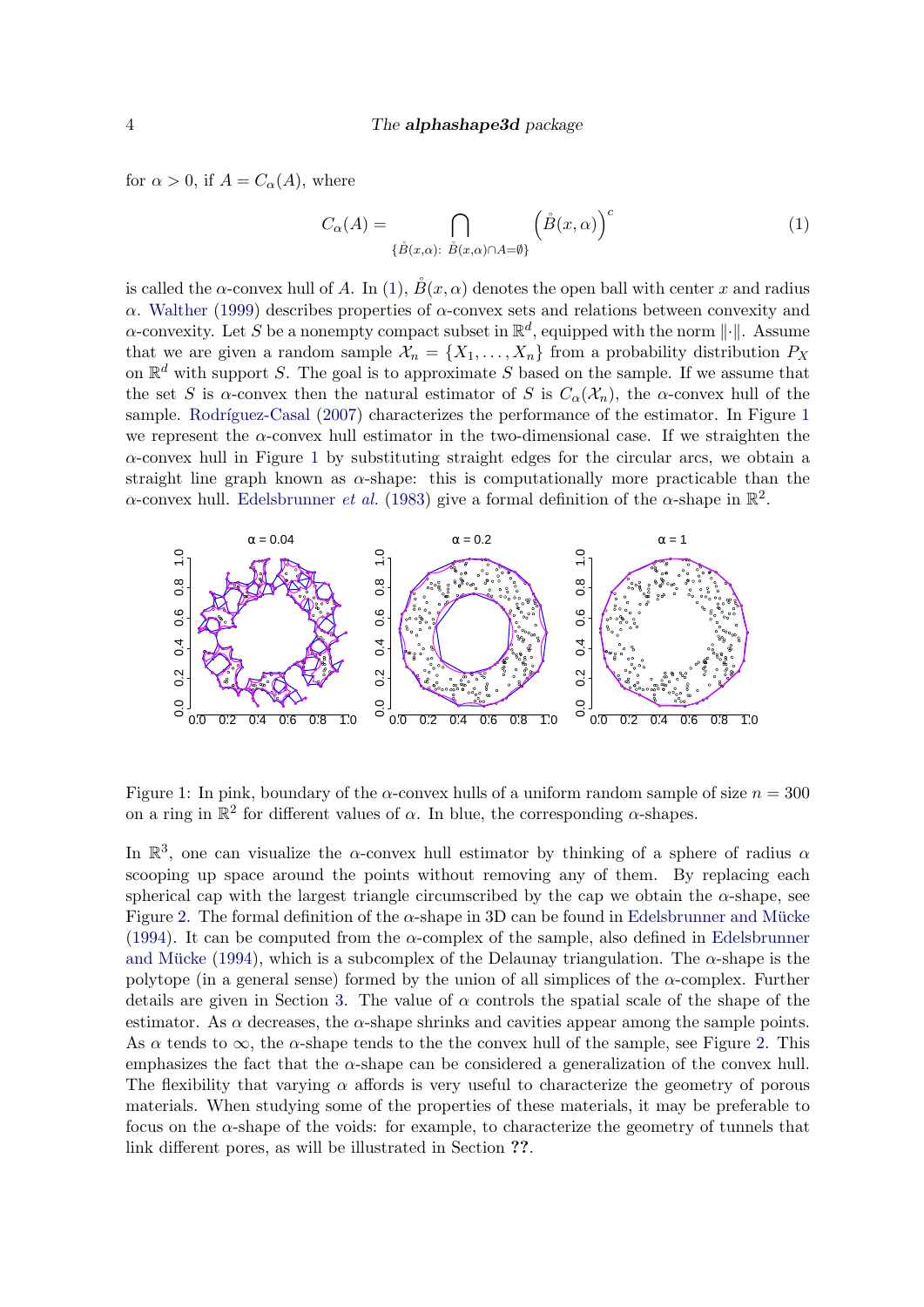

<span id="page-4-1"></span>Figure 2: From left to right,  $\alpha$ -shapes of a point cloud in  $\mathbb{R}^3$  for increasing values of  $\alpha$ .

# 3. Implementation

<span id="page-4-0"></span>The R package **alphashape3d** comprises functions to compute, represent and display the  $\alpha$ shape of a given sample of points in three-dimensional Euclidean space. We restrict ourselves to point sets in  $\mathbb{R}^3$  because we are mainly motivated by the applications of the  $\alpha$ -shape in 3D, even though the definition of the  $\alpha$ -shape can be generalized to higher dimensions (increasing the difficulty of the implementation).

The main function in the package is ashape3d, that implements in R the algorithm specified by Edelsbrunner and Mücke [\(1994\)](#page-15-6). The  $\alpha$ -shape is computed from the three-dimensional Delaunay triangulation of the point set. Subsection [3.1](#page-4-2) describes the computation of that triangulation, and Section [3.2](#page-6-0) describes the computation of the  $\alpha$ -shape. Subsection [3.3](#page-8-0) gives details about the three-dimensional graphical representation of the  $\alpha$ -shape. Subsection [3.4](#page-9-0) describes functions to compute and visualize the connected components of the  $\alpha$ -shape. Sub-section [3.5](#page-10-0) describes other important features of the  $\alpha$ -shape that can be computed with functions in the library alphashape3d.

## <span id="page-4-2"></span>3.1. Delaunay triangulation in 3D. The package geometry

The computation of the  $\alpha$ -shape is closely related to the construction of the Delaunay triangulation of the given point set. [Edelsbrunner](#page-15-5) *et al.* [\(1983\)](#page-15-5) makes precise the relationship that exists between these two geometric structures in the bidimensional case by proving that the  $\alpha$ -shape is a subgraph of the Delaunay triangulation. This simplifies the computation of the  $\alpha$ -shape since we only have to consider the edges of the Delaunay triangulation as candidates to form the  $\alpha$ -shape. The relationship between  $\alpha$ -shape and Delaunay triangulation is also decisive in  $\mathbb{R}^3$ . The problem of triangulation in  $\mathbb{R}^3$  arises in the decomposition of three-dimensional objects, for example, in solid modeling. The Delaunay triangulation is an essential geometric structure with a large number of applications, such as mesh generation and cluster analysis, crystallography, metallurgy, image processing, etc. For in-depth discussions of these problems we refer the reader to [Aurenhammer](#page-14-5) [\(1991\)](#page-14-5) and [Preparata and Shamos](#page-15-13) [\(1985\)](#page-15-13).

Similarly to the two-dimensional case, the Delaunay triangulation in  $\mathbb{R}^3$  is defined as the dual of the Voronoi diagram (or, tessellation). Recall that the Voronoi diagram of a finite sample of points is the partition of space into cells such that each cell comprises the points which are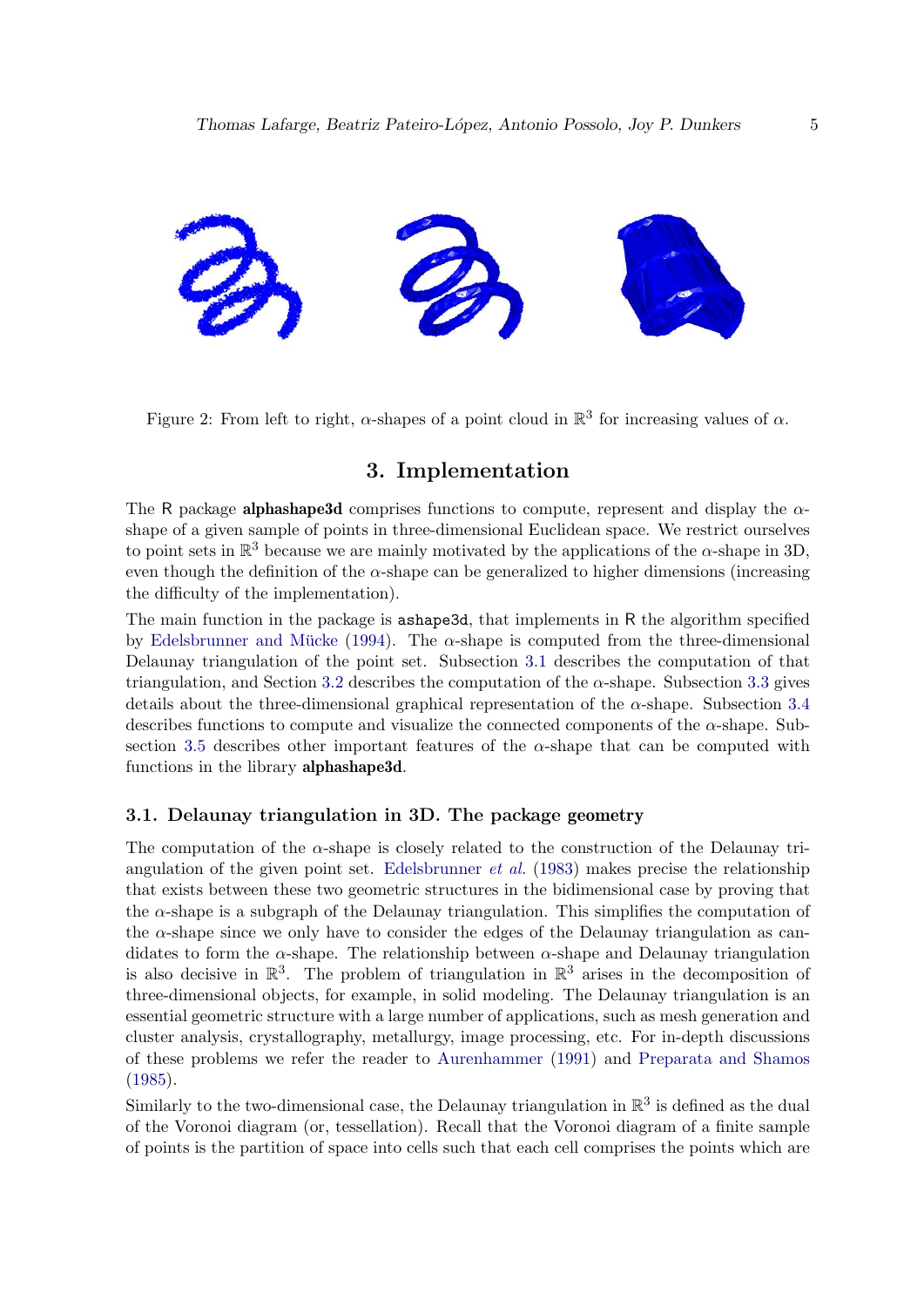#### 6 The **alphashape3d** package

closer to one particular sample point than to any other sample point. In the simplest, twodimensional case, the data are a sample of points in the plane, which are the Voronoi point sites. Each point site has associated a closed and convex Voronoi cell, defined by an open and convex Voronoi region, Voronoi edges and Voronoi vertices, as illustrated in Figure [3.](#page-5-0) In  $\mathbb{R}^3$ , each Voronoi cell is defined by a Voronoi region that is a three-dimensional convex polyhedron, Voronoi facets, Voronoi edges, and Voronoi vertices. The dual complex Delaunay "triangulation" consists of Delaunay tetrahedra and their triangular faces, edges and vertices, hence may more properly be called a "tetrahedralization".

An important feature in the Delaunay triangulation is that the circumsphere of each tetrahedron includes no other point sites (empty sphere property). The centers of these empty circumspheres are just the vertices of the Voronoi diagram, see Figure [3.](#page-5-0) [Okabe, Boots, Sugi](#page-15-14)[hara, and Chiu](#page-15-14) [\(2009\)](#page-15-14) provide an extensive discussion on the properties of Voronoi diagrams, Delaunay triangulations and their many applications in computational geometry. It is should be noted that for a set of n points in  $\mathbb{R}^3$  the number of Delaunay tetrahedra generally is proportional to  $n^2$ .



<span id="page-5-0"></span>Figure 3: The left panel shows the Voronoi diagram of a set of point in  $\mathbb{R}^2$ : each point has an associated closed and convex Voronoi polygon (whose boundary is outlined in green), delimited by Voronoi edges abutting on Voronoi vertices; the corresponding Delaunay triangulation is drawn in red. The right panel shows the Delaunay triangulation of a uniform random sample of size  $n = 50$  drawn from the unit cube in  $\mathbb{R}^3$ : the Delaunay diagram comprises tetrahedra and their triangular faces, edges and vertices; a tetrahedron's circumsphere, drawn in gray, contains no data points besides those at its vertices.

In R, the Delaunay triangulation in  $\mathbb{R}^3$  can be computed with the package **geometry** [\(Barber](#page-14-4) *[et al.](#page-14-4)* [2013\)](#page-14-4), which makes the qhull library (<www.qhull.org>) available in R. The function qhull computes convex hulls, Delaunay triangulations, Voronoi vertices, farthest-site Voronoi vertices, and half-space intersections. [Barber, Dobkin, and Huhdanpaa](#page-14-6) [\(1996\)](#page-14-6) describe the Quickhull algorithm and review literature on the subject exhaustively. Discussion on efficient methods for the computation of Delaunay triangulation and Voronoi diagrams can be found in [Aurenhammer and Klein](#page-14-7) [\(2000\)](#page-14-7) and references therein.

The function delaunayn in package geometry plays an important role in the computation of the  $\alpha$ -shape described in Section [3.2.](#page-6-0) Given a sample of points in  $\mathbb{R}^3$ , it returns for each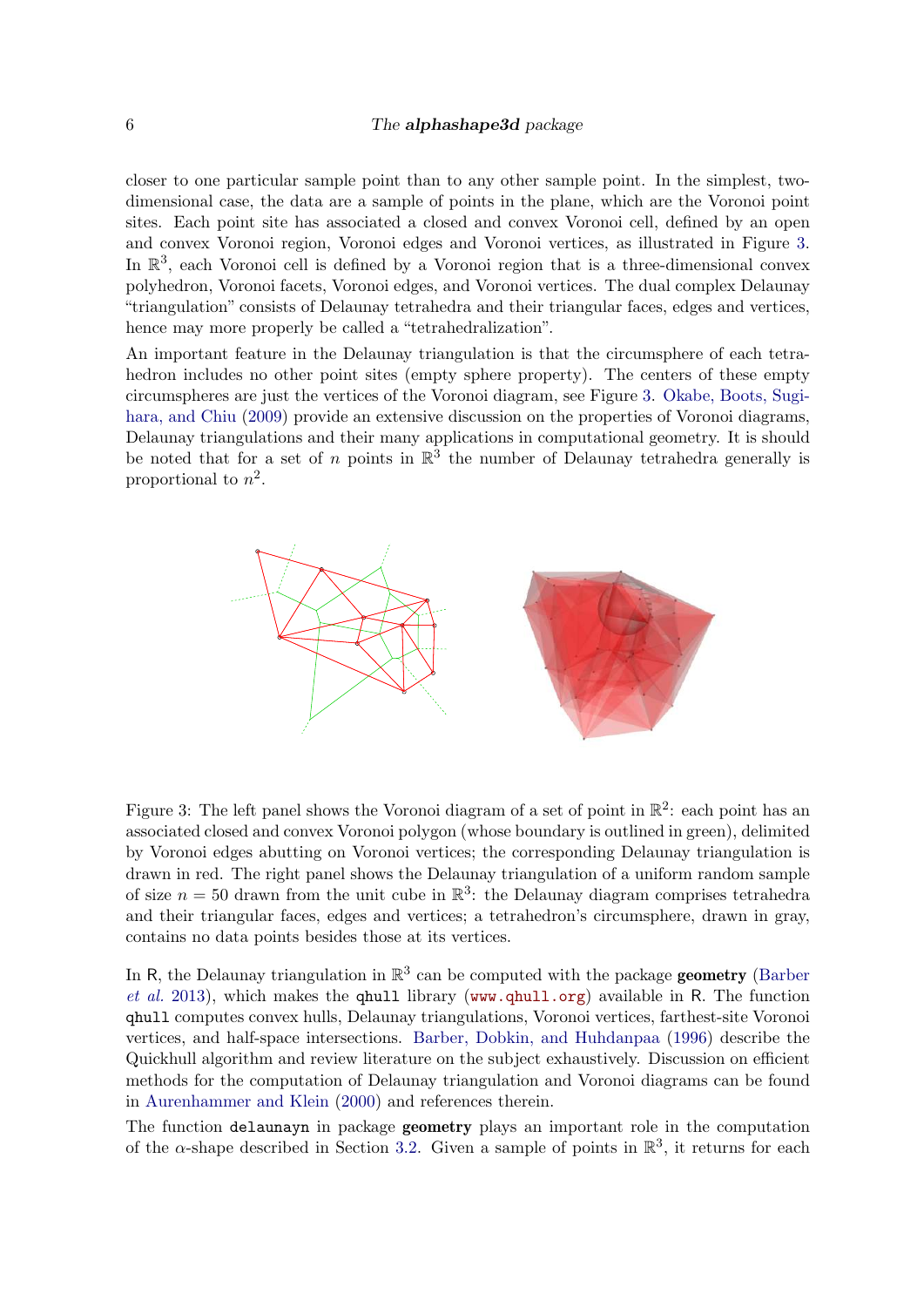tetrahedron in the triangulation the indices of the sample points defining the tetrahedron.

## <span id="page-6-0"></span>3.2. The function ashape3d

Here we describe the function ashape3d, included in the library **alphashape3d**, that implements the algorithm to construct the three-dimensional  $\alpha$ -shape in R. The function ashape3d computes the  $\alpha$ -shape of a given sample  $\mathcal{X}_n$  in  $\mathbb{R}^3$  for given values of  $\alpha > 0$ . As an example to illustrate the use of the function we consider a point cloud of size  $n = 4000$  within two linked tori, see Figure [4.](#page-6-1)

<span id="page-6-1"></span>

Figure 4: Point cloud of size  $n = 4000$  within two linked tori.

Using function rtorus, we generated a uniform random sample of size 2000 in each of two tori with minor radius  $r = 0.5$  and major radius  $R = 2$ . The computation of the  $\alpha$ -shape requires that the input points be in the so-called *general position* (no quadruplet of points lies on the same plane, no quintuplet lies on the same sphere, and, for any particular  $\alpha$ , the smallest sphere through any two, three, or four points has radius different from  $\alpha$ ). The function determines whether the given points are in such general position, and it gives the user the option of slightly disturbing their coordinates to remove the degeneracy and compute the  $\alpha$ -shape, see Section [4.](#page-13-0)

```
R> n <- 4000
R > T1 <- rtorus(n/2, 0.5, 2)
R > T2 <- rtorus(n/2, 0.5, 2, ct = c(2, 0, 0), rotx = pi/3)
R > x \leftarrow rbind(T1, T2)R> points3d(x, col = 4)
```
We compute the  $\alpha$ -shape for  $\alpha = 0.3$  and  $\alpha = 0.5$ .

```
R> alphashape3d <- ashape3d(x, alpha = c(0.3, 0.5))
R> class(alphashape3d)
```

```
[1] "ashape3d"
```
R> names(alphashape3d)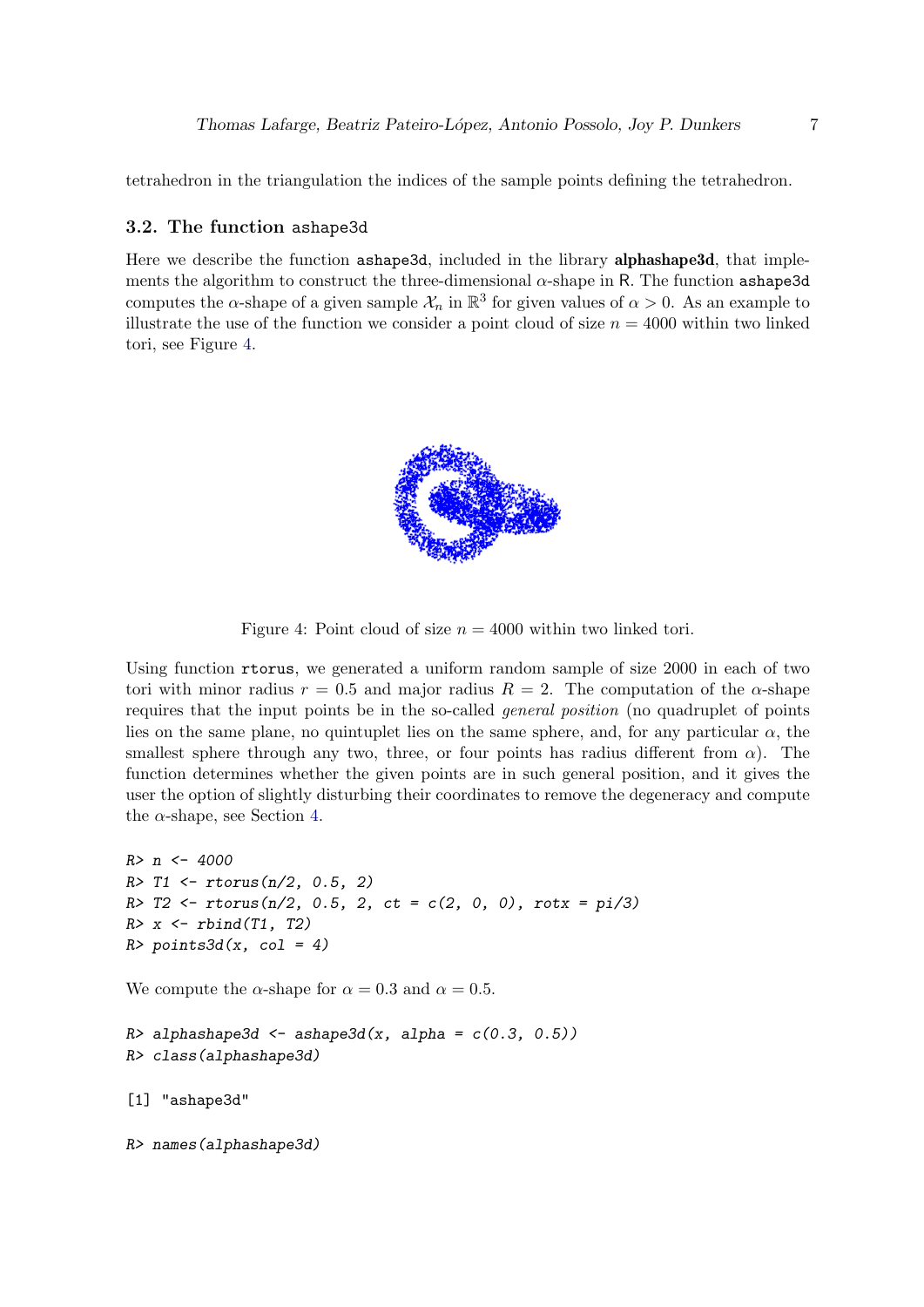```
[1] "tetra" "triang" "edge" "vertex" "x" "alpha"
```
The output of the function is an object of class 'ashape3d'. The components x and alpha store the input information. For each simplex (tetrahedron, triangle, edge or vertex) in the threedimensional Delaunay triangulation there is a single interval so that the simplex is a face of the  $\alpha$ -shape if and only if  $\alpha$  is contained in this interval. Moreover, see Table I in [Edelsbrunner](#page-15-6) and Mücke  $(1994)^1$  $(1994)^1$  $(1994)^1$ , each interval can be broken into three parts that classify a simplex as an interior, regular or singular simplex of the  $\alpha$ -complex. As defined in [Edelsbrunner and](#page-15-6) Mücke [\(1994\)](#page-15-6), a simplex in the  $\alpha$ -complex is interior if it does not belong to the boundary of the  $\alpha$ -shape. A simplex in the  $\alpha$ -complex is regular if it is part of the boundary of the  $\alpha$ -shape and bounds some higher-dimensional simplex in the  $\alpha$ -complex. A simplex in the  $\alpha$ -complex is singular if it is part of the boundary of the  $\alpha$ -shape but does not bounds any higher-dimensional simplex in the  $\alpha$ -complex. This classification allows us to identify the simplices that define the boundary of the  $\alpha$ -shape.

Throughout this paper, numerical results are listed as R would produce them by default, irrespective of whether all the digits reported are substantively significant.

### R> head(alphashape3d\$tetra)

|  |             | 0                                                                                                                                                                                                  |                         |
|--|-------------|----------------------------------------------------------------------------------------------------------------------------------------------------------------------------------------------------|-------------------------|
|  |             | 0                                                                                                                                                                                                  |                         |
|  |             | 0                                                                                                                                                                                                  |                         |
|  |             | $\left( \right)$                                                                                                                                                                                   |                         |
|  |             |                                                                                                                                                                                                    |                         |
|  | v1 v2 v3 v4 | 378 1013 1734 2382 5.4662237<br>965 1014 1319 1662 0.8486259<br>1014 1037 1319 1662 5.2838218<br>965 1014 1037 1319 3.2522574<br>1013 2382 3280 3595 27.2766989<br>2179 2534 2628 3452 - 2.2098401 | rho $T$ fc: 0.3 fc: 0.5 |

For each tetrahedron of the 3D Delaunay triangulation, the matrix tetra stores the indices of the sample points defining the tetrahedron (columns 1 to 4), a value rhoT that defines the intervals for which the tetrahedron belongs to the  $\alpha$ -complex (column 5) and for each  $\alpha$  a value (1 or 0) indicating whether the tetrahedron belongs to the  $\alpha$ -shape (columns 6 to last). Thus, for the sample in Figure [5](#page-9-1) (left), the tetrahedron defined by the points with indexes (378, 1013, 1734, 2382) belongs to the  $\alpha$ -shape for  $\alpha > 5.4662$ .

## R> head(alphashape3d\$triang)

|      |            | tr1 tr2 tr3 on.ch attached | rhoT | muT                               | $MuT$ fc: 0.3 fc: 0.5 |  |
|------|------------|----------------------------|------|-----------------------------------|-----------------------|--|
| 1464 | 564        |                            |      | 0 0.18190277 0.18916550 0.1900345 |                       |  |
|      | 1 464 747  |                            |      | 1 0.14365697 0.16155017 0.1900345 |                       |  |
|      | 1 464 846  |                            |      | 0 0.06263505 0.09422264 0.1113447 |                       |  |
|      | 1 464 1343 |                            |      | 0 0.06111497 0.11134474 0.1891655 |                       |  |
|      | 1 464 1612 |                            |      | 0 0.09379148 0.09422264 0.1615502 |                       |  |
| 1564 | 747        |                            |      | 1 0.18743356 0.19003447 0.1933637 |                       |  |

<span id="page-7-0"></span><sup>1</sup>The end-points of these sub-intervals,  $\rho_T$ ,  $\underline{\mu}_T$  and  $\overline{\mu}_T$  defined in Edelsbrunner and Mücke [\(1994\)](#page-15-6), are stored in columns rhoT, muT and MuT, respectively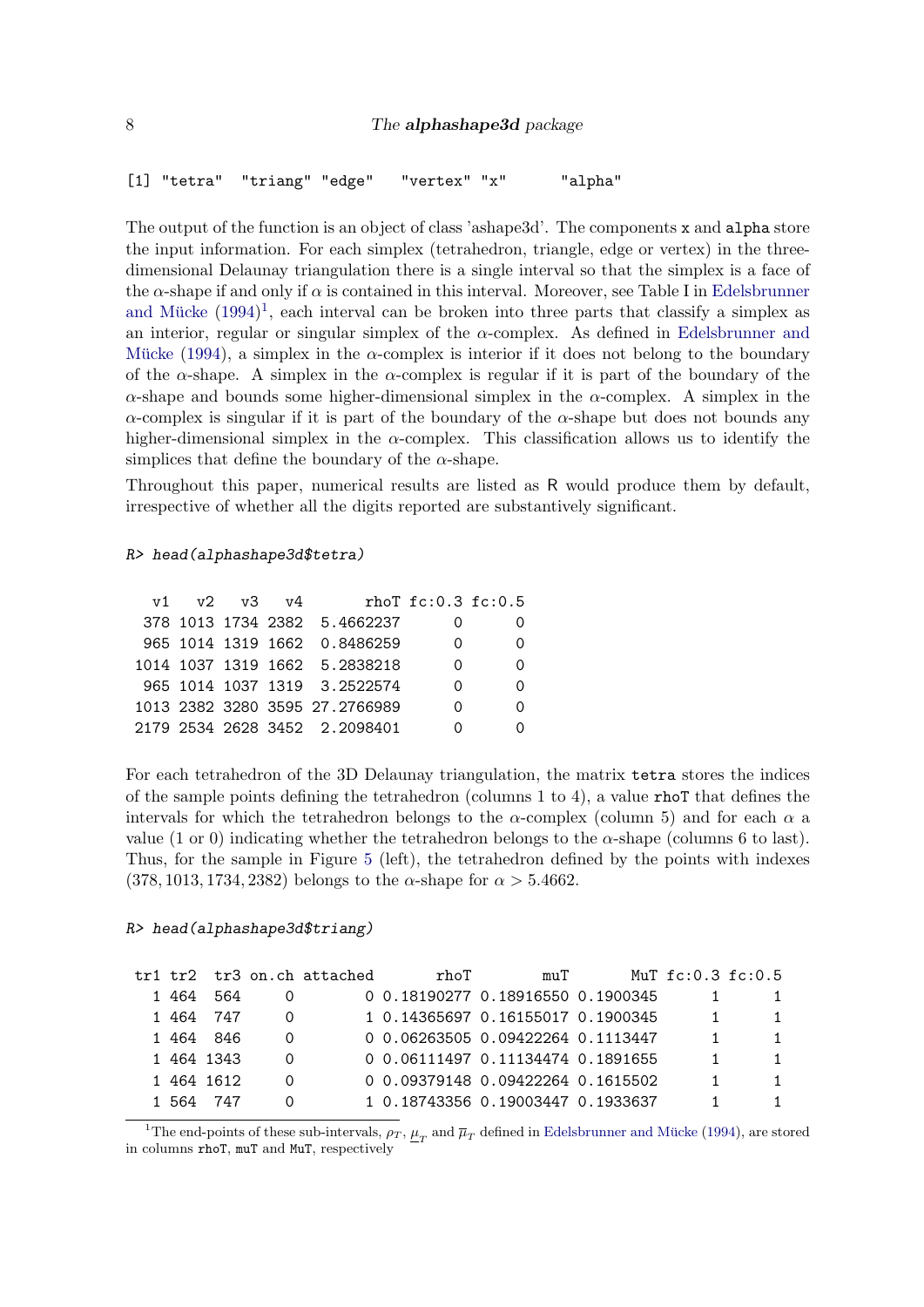For each triangle of the 3D Delaunay triangulation, the matrix triang stores the indices of the sample points defining the triangle (columns 1 to 3), a value (1 or 0) indicating whether the triangle is on the convex hull (column 4), a value  $(1 \text{ or } 0)$  indicating whether the triangle is attached or unattached<sup>[2](#page-8-1)</sup> (column 5), values  $\texttt{rhoT}$ ,  $\texttt{muT}$  and  $\texttt{MuT}$  that define the intervals for which the triangle belongs to the  $\alpha$ -complex (columns 6 to 8) and for each  $\alpha$  a value (0, 1, 2) or 3) indicating, respectively, that the triangle is not in the  $\alpha$ -shape or it is interior, regular or singular (columns 9 to last).

#### R> head(alphashape3d\$edge)

|                         |       | ed1 ed2 on.ch attached | rhoT | muT                               | MuT $fc:0.3$ $fc:0.5$ |  |
|-------------------------|-------|------------------------|------|-----------------------------------|-----------------------|--|
| $\lceil 1 \cdot \rceil$ | 1464  |                        |      | 0 0.03514704 0.06111497 0.1900345 |                       |  |
| [2,]                    | 1 564 |                        |      | 0 0.18189576 0.18190277 0.1933637 |                       |  |
| $\lceil 3.1 \rceil$     | 1 576 |                        |      | 0 0.06978451 0.09593573 0.1531225 |                       |  |
| $\lceil 4.1 \rceil$     | 1 615 |                        |      | 1 0.08966387 0.13539182 0.1656323 |                       |  |
| $\lceil 5.1 \rceil$     | 1 742 |                        |      | 0 0.10908995 0.11051192 0.1656323 |                       |  |
| [6.1]                   | 747   |                        |      | 1 0.13291654 0.16155017 0.1933637 |                       |  |

For each edge of the 3D Delaunay triangulation, the matrix edge stores the indices of the sample points defining the edge (columns 1 and 2), a value (1 or 0) indicating whether the edge is on the convex hull (column 3), a value (1 or 0) indicating whether the edge is attached or unattached (column 4), values rhoT, muT and MuT that define the intervals for which the edge belongs to the  $\alpha$ -complex (columns 5 to 7) and for each  $\alpha$  a value (0, 1, 2 or 3) indicating, respectively, that the edge is not in the  $\alpha$ -shape or it is interior, regular or singular (columns 8 to last).

#### R> head(alphashape3d\$vertex)

|                                          |   | $v1$ on.ch | $m_{11}T$              | MuT fc:0.3 fc:0.5 |    |
|------------------------------------------|---|------------|------------------------|-------------------|----|
| [1,]                                     |   |            | 0 0.03514704 0.1933637 |                   |    |
| [2,] 2                                   |   |            | 0 0.03708277 0.1667157 |                   |    |
| $\begin{bmatrix} 3 \\ 1 \end{bmatrix}$ 3 |   |            | 0 0.06347863 0.1919457 |                   |    |
| [4,]                                     | 4 |            | 0 0.04225066 0.2271020 |                   | 1. |
| [5.1]                                    | 5 |            | 0 0.02164566 1.3567139 | 2                 | 2  |
| F6.1                                     | 6 |            | 0 0.03816675 0.2195957 |                   |    |

For each sample point, the matrix vertex stores the index of the point (column 1), a value (1 or 0) indicating whether the point is on the convex hull (column 2), values muT and MuT that define the intervals for which the point belongs to the  $\alpha$ -complex (columns 3 and 4) and for each  $\alpha$  a value (1, 2 or 3) indicating, respectively, if the point is interior, regular or singular (columns 5 to last).

## <span id="page-8-0"></span>3.3. Graphical representation of the  $\alpha$ -shape in 3D

Graphical visualization is an essential part of data analysis and statistical modelling. The function plot.ashape3d (S3 method for class 'ashape3d') performs 3D visualization of the  $\alpha$ -shape.

<span id="page-8-1"></span> $2$ See nomenclature of Edelsbrunner and Mücke  $(1994)$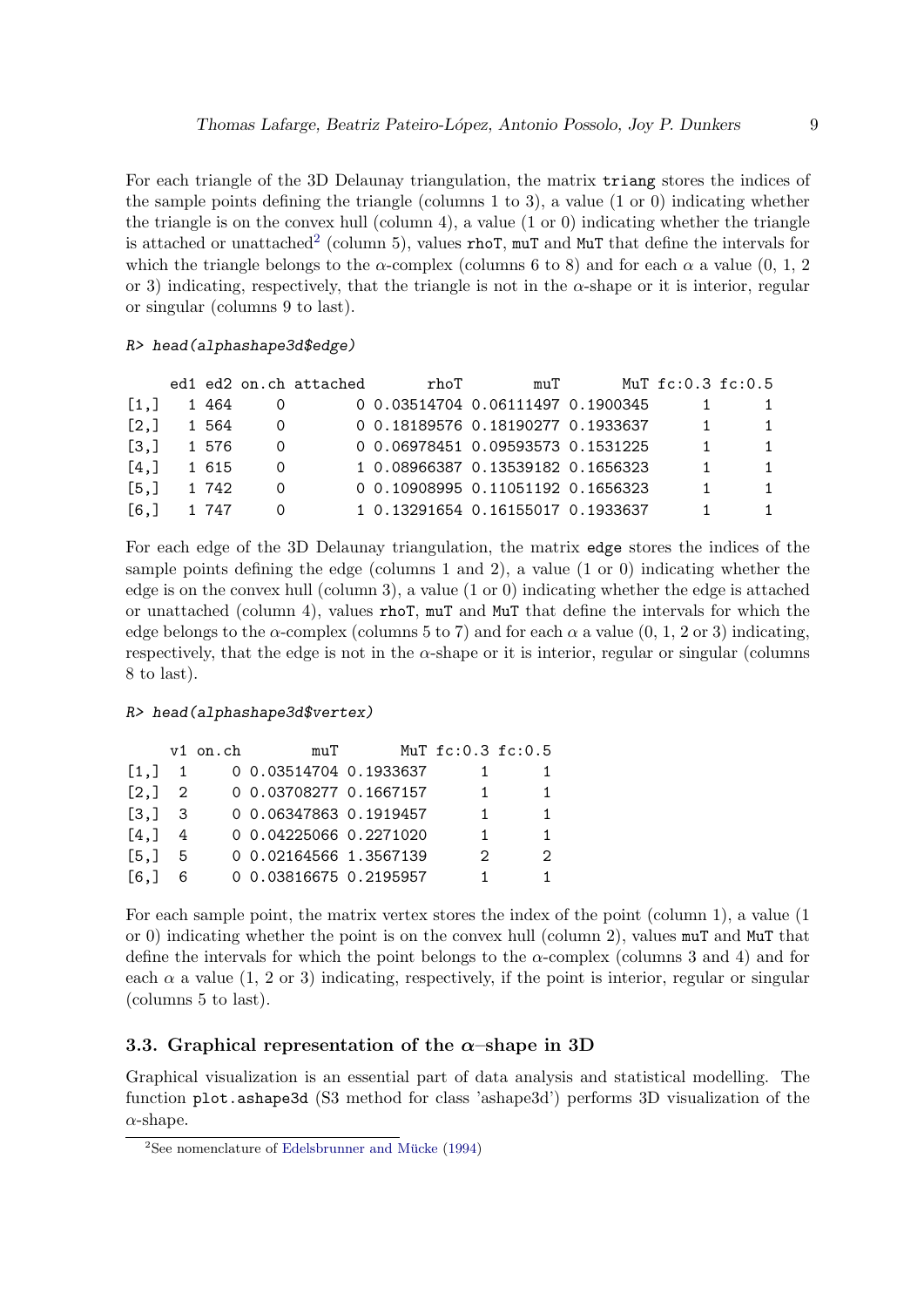R> rgl.viewpoint(20) R> rgl.light(120, 60) R> bg3d("white")  $R$ > plot(alphashape3d, col = c(4, 4, 4), indexAlpha = "all")

The input must be an object of class 'ashape3d'. The argument col is a vector of colour numbers for the triangles, edges and vertices composing the  $\alpha$ -shape (the default colour is red). The argument indexAlpha can be a single value or a vector specifying the indexes of alphashape3d\$alpha to be used for representing the  $\alpha$ -shape. If indexAlpha="all" or indexAlpha="ALL" then the function opens a new rgl device for each value of  $\alpha$  in alphashape3d\$alpha. Other arguments are available. The argument transparency controls the transparency properties of the  $\alpha$ -shape. Its value ranges from zero (transparent) to one (opaque). The scene and appearance of shapes, backgrounds and bounding box objects can be controlled by functions and parameters in package rgl, see [Adler and Murdoch](#page-14-8) [\(2013\)](#page-14-8). The package rgl adds three-dimensional, real-time visualization functionality to the R programming environment. Figure [5](#page-9-1) shows snapshots of the above call to plot.ashape3d.



<span id="page-9-1"></span>Figure 5: Snapshots from plot.ashape3d representing the  $\alpha$ -shape of the point cloud for  $\alpha = 0.3$  (middle) and  $\alpha = 0.5$  (right).

# <span id="page-9-0"></span>3.4. Connected components of the  $\alpha$ -shape

The library alphashape3d includes the function components\_ashape3d that computes the connected components of the  $\alpha$ -shape of a given point cloud in  $\mathbb{R}^3$  and identifies the component that each sample point belongs to. We find this function potentially useful for partitioning point clouds into clusters. See Chapter 2 in [Marchette](#page-15-15) [\(2004\)](#page-15-15) for a discussion on the usefulness of the  $\alpha$ -shape for clustering in the planar case. The visualization of the connected components of the  $\alpha$ -shape provides clues about the reality of clusters in the data set. Owing to the characteristics of the  $\alpha$ -shape, these clusters may have rather irregular shapes. Therefore, the connected components defined based on the  $\alpha$ -shape may be more meaningful and accurate than those produced by classification algorithms that are entirely based on distance calculations.

In our implementation the  $\alpha$ -shape is represented as a set of tetrahedrons, triangles, edges and vertices. This representation facilitates the computation of the adjacency matrix of the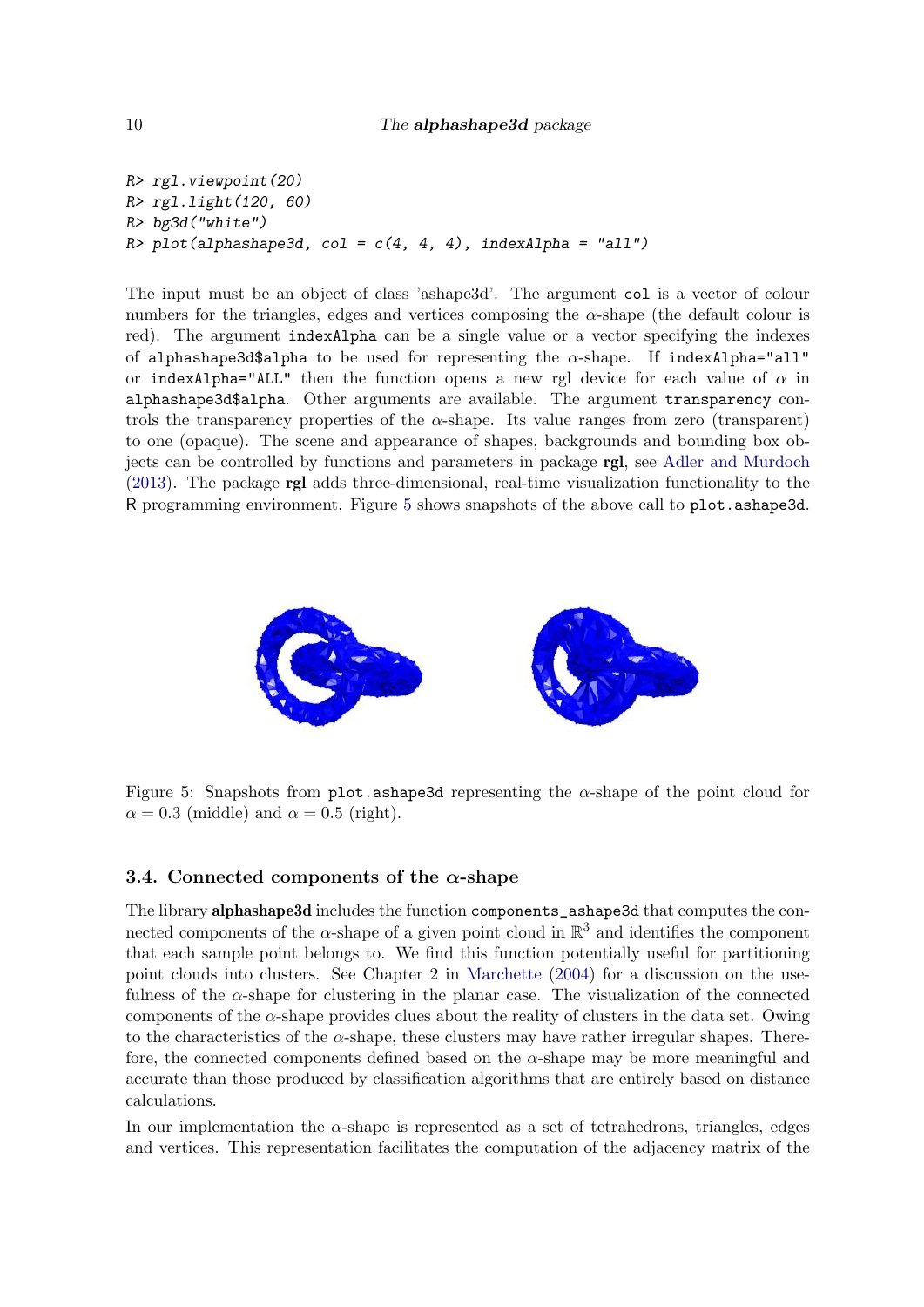vertices. Using this information, we can then identify the connected components of the  $\alpha$ shape using an algorithm inspired by the strongly connected components algorithm described in [Tarjan](#page-16-8) [\(1972\)](#page-16-8). Our algorithm is a modification of depth-first search (DFS) to label all the vertices of a component and then to jump to another component when needed.

For the example whose results are depicted in Figure [6,](#page-11-0) we compute the connected components corresponding to the  $\alpha$ -shapes for  $\alpha = 0.3$  and  $\alpha = 0.5$  stored in alphashape3d.

```
R> comp <- components_ashape3d(alphashape3d, indexAlpha = "all")
```
If indexAlpha is a single value then the function returns a vector v of length equal to the sample size. For each sample point  $i, v[i]$  represents the label of the connected component to which the point belongs (for isolated points,  $\nu[i]=-1$ ). Otherwise, components ashape3d returns a list of vectors describing the connected components of the  $\alpha$ -shape for each selected value of  $\alpha$ .

```
R> table(comp[[1]])
   1 2
2000 2000
R> table(comp[[2]])
   1
```
4000

This shows that the  $\alpha$ -shape for  $\alpha = 0.3$  has two connected components with 2000 sample points each, and that the  $\alpha$ -shape for  $\alpha = 0.5$  has only one connected component. The function plot.ashape3d, described in Subsection [3.3,](#page-8-0) displays the connected components of the  $\alpha$ -shape in different colours by setting the argument byComponents = TRUE. The following code produces Figure [6.](#page-11-0)

```
R> rgl.viewpoint(20)
R> rgl.light(120, 60)
R> bg3d("white")
R> plot(alphashape3d, byComponents = TRUE, indexAlpha = "all")
```
# <span id="page-10-0"></span>3.5. Volume and other attributes of the  $\alpha$ -shape

Here we describe other functions in the library alphashape3d that compute the values of several attributes of the  $\alpha$ -shape. The function volume\_ashape3d calculates the volume of the  $\alpha$ -shape of a point cloud. The input must be an object of class 'ashape3d'. As described before, the argument indexAlpha can be a single value or a vector specifying the indexes of alphashape3d\$alpha to be considered. For our example, we compute the volume of the  $\alpha$ -shape for  $\alpha = 0.3$ .

```
R> volume_ashape3d(alphashape3d, indexAlpha = 1)
```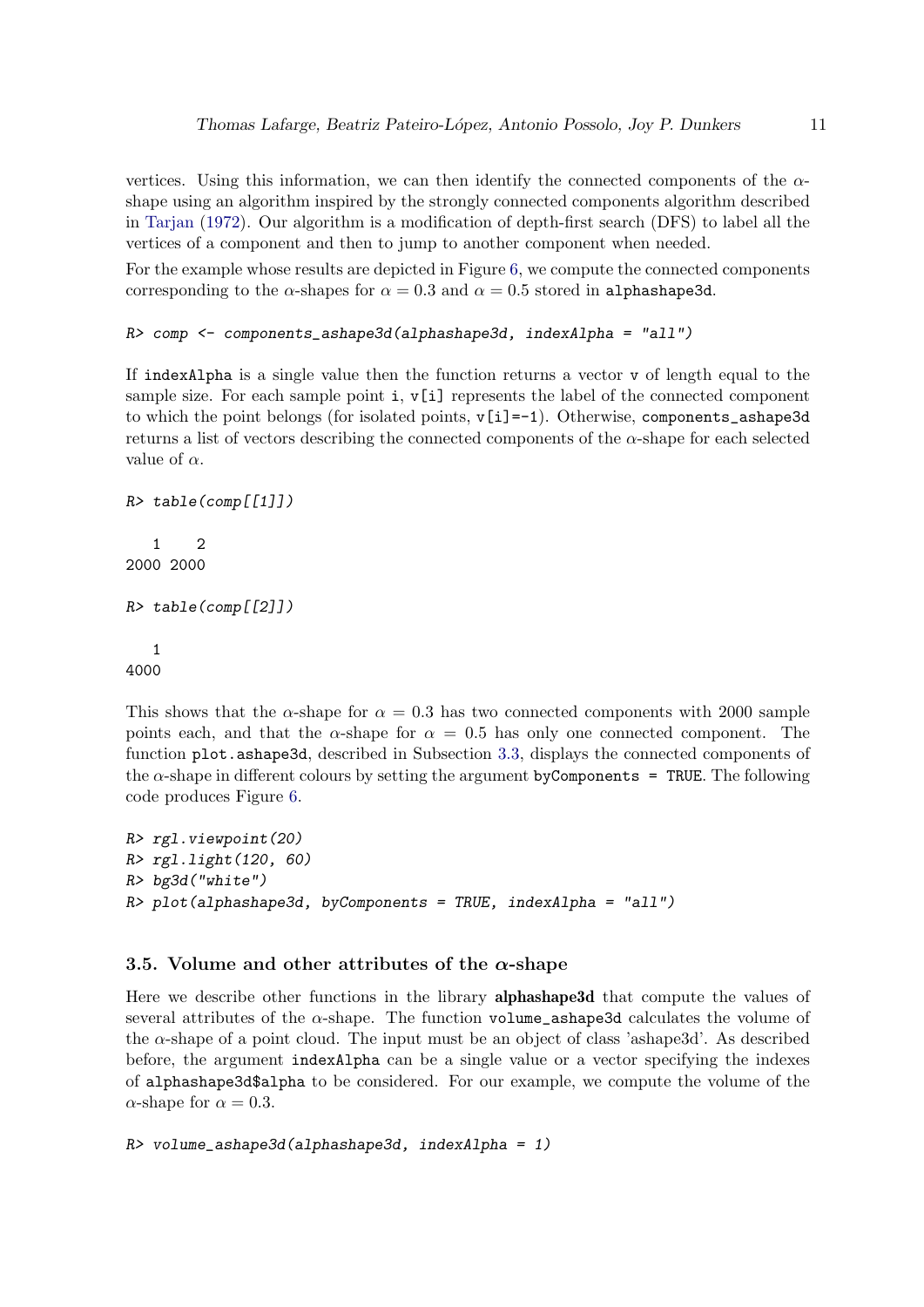

<span id="page-11-0"></span>Figure 6: Connected components of the  $\alpha$ -shape of the point cloud for  $\alpha = 0.3$  (left) and  $\alpha = 0.5$  (right).

[1] 14.67307

We can also compute the volume of each connected component of the  $\alpha$ -shape separately, by setting the argument byComponents = TRUE.

```
R> volume_ashape3d(alphashape3d, indexAlpha = 1, byComponents = TRUE)
```
[1] 7.350293 7.322780

These add up to 14.[6](#page-11-0)731, which is the total volume of the  $\alpha$ -shape in Figure 6 (left).

The function inashape3d checks whether one or several points belong to the interior of the  $\alpha$ shape. For example, the point  $(-2.5, 2.5, 0)$  does not belong to any of the  $\alpha$ -shapes computed above.

```
R> inashape3d(alphashape3d, indexAlpha = "all", c(-2.5, 2.5, 0))
```
 $[1]$ [1] FALSE

[[2]] [1] FALSE

The following code produces Figure [7.](#page-12-0) We have considered a sequence of points in the line  $y = -x$  ( $z = 0$ ). After using the function inashape3d we represent in red the points that do not belong to the  $\alpha$ -shape and in green the points that belong to the  $\alpha$ -shape for  $\alpha = 0.3$ .

```
R> np <- 50
R > x < -seq(-2.5, 2.5, length = np)R> points \leftarrow cbind(x, -x, rep(0, np))
R> in3d <- inashape3d(alphashape3d, indexAlpha = 1, points = points)
```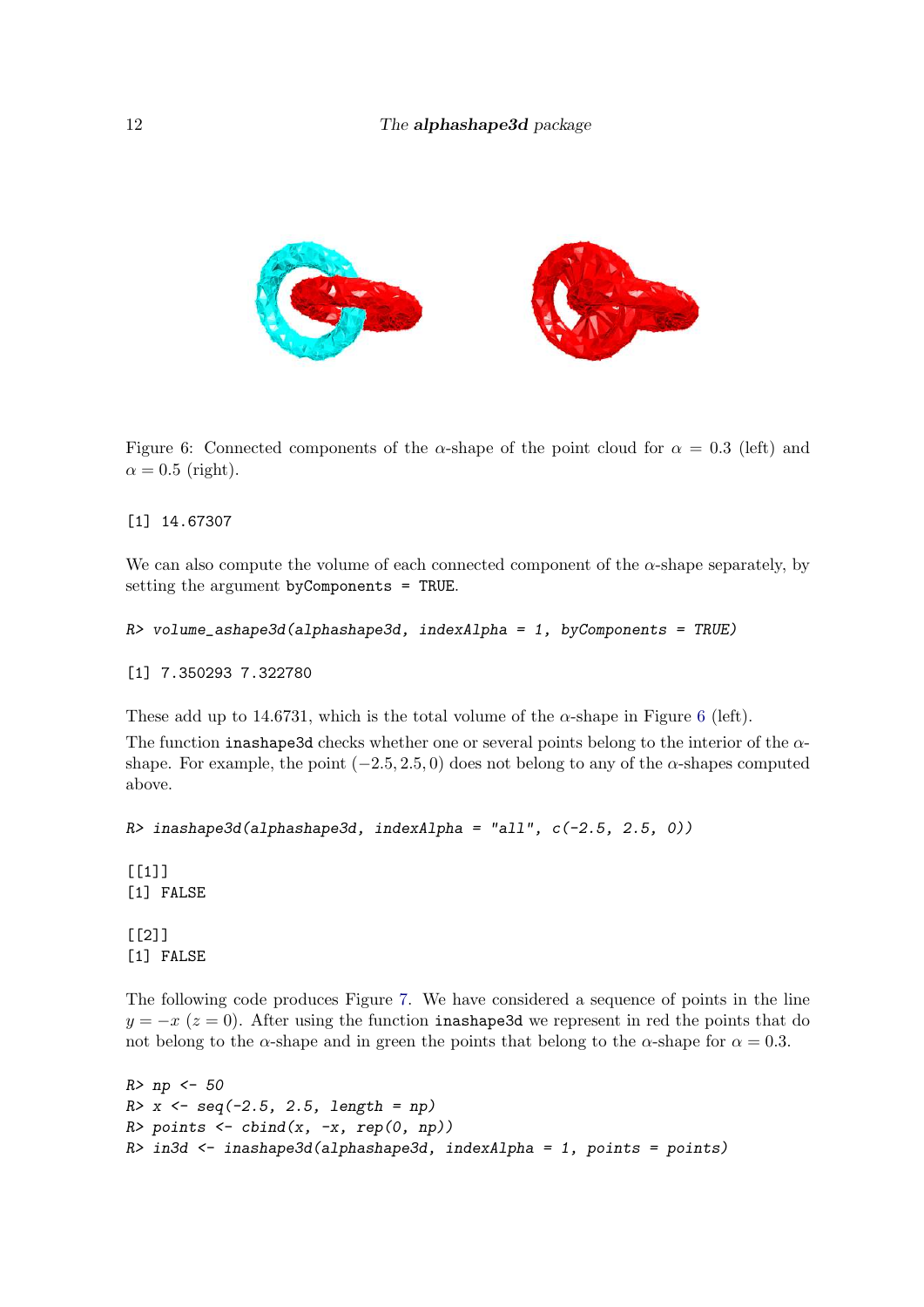```
R> rgl.viewpoint(20)
R> bg3d("white")
R> plot(alphashape3d, col = c(4, 4, 4), indexAlpha = 1, transparency = 0.2)
R> colours <- ifelse(in3d, "green", "red")
R> rgl.points(points, col = colours)
```


<span id="page-12-0"></span>Figure 7: In blue,  $\alpha$ -shape of the input point cloud for  $\alpha = 0.3$ . In red, points in the line  $y = -x (z = 0)$  that do not belong to the  $\alpha$ -shape. In green, points in the line  $y = -x (z = 0)$ that belong to the  $\alpha$ -shape.

The algorithm used to determine whether a given point  $p$  is inside the  $\alpha$ -shape is an extension of the point-in-polygon ray-casting algorithm. The idea is to cast a ray from  $p$  in a randomly chosen direction and compute the intersections between the ray and the *regular* triangles of the  $\alpha$ -shape. Recall that, according to the nomenclature of Edelsbrunner and Mücke [\(1994\)](#page-15-6), a triangle is regular if it belongs to the boundary of the  $\alpha$ -shape and is a face of one of its tetrahedra. If there is an odd number of intersections between the ray and the regular triangles, then the tested point p is inside the  $\alpha$ -shape. If there is an even number of intersections, then p is outside the  $\alpha$ -shape. To determine whether a half ray intersects a triangle, we compute the intersection of four half-spaces, which is considerably faster than testing whether p belongs to any of the tetrahedra that form the  $\alpha$ -shape.

Finally, the function surfaceNormals calculates the normal vectors to the triangles in the boundary of the  $\alpha$ -shape. For the considered example, we compute the normal vectors for the  $\alpha$ -shape with  $\alpha = 0.3$ .

```
R> normv <- surfaceNormals(alphashape3d, indexAlpha = 1)
R> class(normv)
[1] "normals"
R> names(normv)
[1] "normals" "centers"
```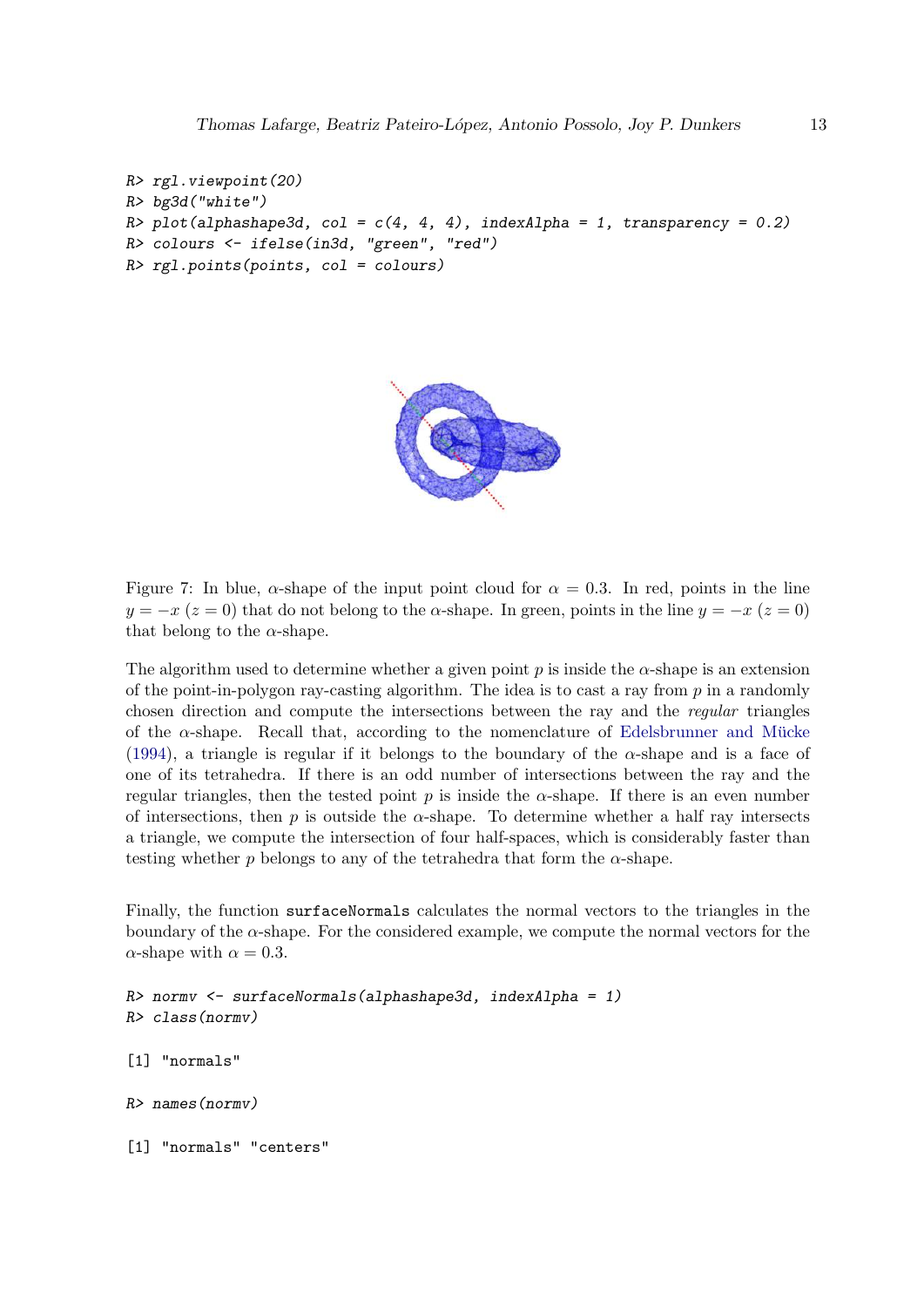R> head(normv\$normals)

 $[$ ,1]  $[$ ,2]  $[$ ,3] [1,] -0.0825306729 0.06970626 0.004379467 [2,] -0.0185391185 0.02464524 0.003238826 [3,] 0.0014527924 0.02014524 0.161914452 [4,] -0.0304822405 0.01838631 0.016993105 [5,] -0.0192238821 0.01581100 0.050255824 [6,] 0.0004724928 0.03895946 0.078011241

R> head(normv\$centers)

 $[0,1]$   $[0,2]$   $[0,3]$ [1,] 0.9722597 -1.350162 0.2735183 [2,] 0.8281012 -1.503002 0.2539025 [3,] 1.0968649 -1.366967 0.3433505 [4,] 0.7699130 -1.607079 0.3342777 [5,] 0.8326912 -1.651014 0.4030211 [6,] 1.0154846 -1.563742 0.3924781

The function returns an object of class 'normals'. The component normals is a three-column matrix with the euclidean coordinates of the normal vectors (the norm of each vector is equal to the area of its associated triangle). The component centers is a three-column matrix with the euclidean coordinates of the centers of the triangles that form the boundary of the  $\alpha$ -shape. The normal vectors can be represented by setting the argument display = TRUE in the function surfaceNormals.

# 4. Computational details

#### <span id="page-13-0"></span>*About the general position assumption*

For the computation of the  $\alpha$ -shape, the input points in function ashape3d must be in general position. Otherwise, the function ashape3d prints an error message reporting that the general position assumption is not satisfied. By setting the argument pert = TRUE the function ashape3d applies a slight perturbation to the input points in case they are nor in general position. Both, the original points and the perturbed data, are stored in components x and xpert of the output object, respectively.

### *Exporting as OFF files*

Object File Format (.off) files are commonly used to represent the geometry of an object. OFF files represent collections of planar polygons with possibly shared vertices. They are specially useful to describe polyhedra and many 3D graphics programs use this format for input or output. An object of class 'ashape3d' can be easily exported as an OFF file. Each OFF file begins with the keyword "OFF". The next line includes the number of vertices, faces, and edges of the object. Next, the coordinates of the vertices are listed and following these are the face descriptions. The following code saves the  $\alpha$ -shape computed in our example for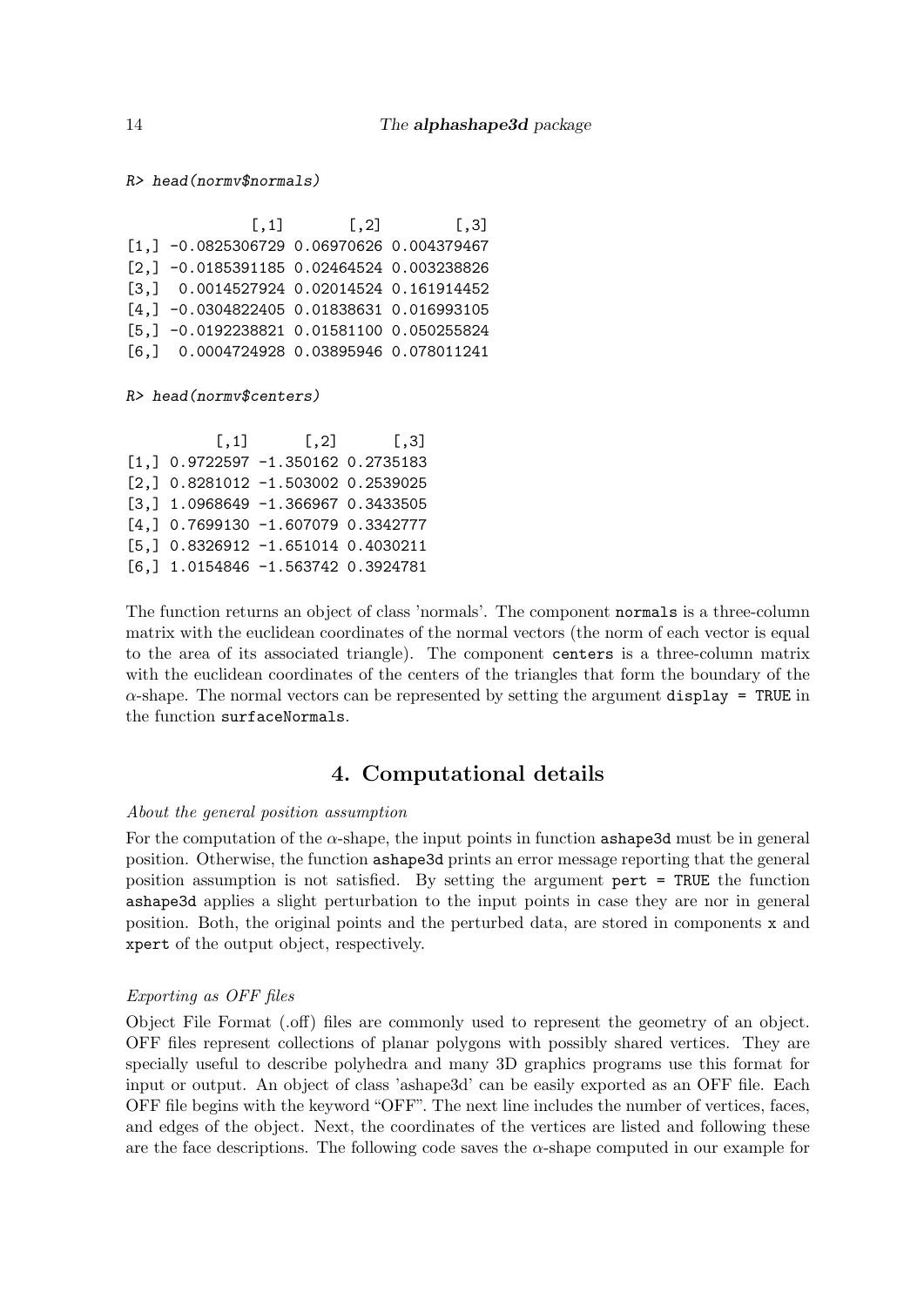$\alpha = 0.3$  as an OFF file. OFF files can be visualized and manipulated quite easily using 3D viewing programs.

```
R> offFilename <- "alphashape3d.off"
R> write("OFF", file = offFilename, append = FALSE, sep = " ")
R> aux <- alphashape3d$triang
R> tr <- aux[aux[, 9] == 2 | aux[, 9] == 3, c("tr1", "tr2", "tr3")]
R> write(c(dim(alphashape3d$x)[1], dim(tr)[1], 0), file = offFilename,
+ append = TRUE, sep = " ")
R> write(t(alphashape3d$x), file = offFilename, ncolumns = 3,
+ append = TRUE, sep = "")
R> write(t(cbind(rep(3, dim(tr)[1]), tr - 1)),
+ file = offFilename, ncolumns = 4, append = TRUE, sep = " ")
```
# *Software*

The alphashape3d package is available from the Comprehensive R Archive Network at the url <http://CRAN.R-project.org/package=alphashape3d>. This document was generated with version 1.1 of the package.

# References

- <span id="page-14-8"></span>Adler D, Murdoch D (2013). rgl*: 3D Visualization Device System (OpenGL)*. R package version 0.93.935, URL <http://CRAN.R-project.org/package=rgl>.
- <span id="page-14-5"></span>Aurenhammer F (1991). "Voronoi Diagrams - A Survey of a Fundamental Geometric Data Structure." *ACM Comput. Surv.*, 23(3), 345–405.
- <span id="page-14-7"></span>Aurenhammer F, Klein R (2000). "Voronoi Diagrams." In *Handbook of Computational Geometry*, pp. 201–290. North-Holland, Amsterdam.
- <span id="page-14-6"></span>Barber CB, Dobkin DP, Huhdanpaa H (1996). "The Quickhull Algorithm for Convex Hulls." *ACM Trans. Math. Softw.*, 22, 469–483.
- <span id="page-14-4"></span>Barber CB, Habel K, Grasman R, Gramacy RB, Stahel A, Sterratt DC (2013). geometry*: Mesh Generation and Surface Tesselation*. R package version 0.3-3, URL [http://CRAN.](http://CRAN.R-project.org/package=geometry) [R-project.org/package=geometry](http://CRAN.R-project.org/package=geometry).
- <span id="page-14-0"></span>Claude J (2008). *Morphometrics with* R. Springer-Verlag.
- <span id="page-14-1"></span>Cuevas A, Fraiman R (2009). *New Perspectives on Stochastic Geometry*, chapter Set estimation, pp. 366–385. Oxford University Press.
- <span id="page-14-2"></span>Dümbgen L, Walther G (1996). "Rates of Convergence for Random Approximations of Convex Sets." *Adv. in Appl. Probab.*, 28(2), 384–393.
- <span id="page-14-3"></span>Edelsbrunner H, Facello M (1998). "On the Definition and the Construction of Pockets in Macromolecules." *Discrete Applied Mathematics*, 88, 83–102.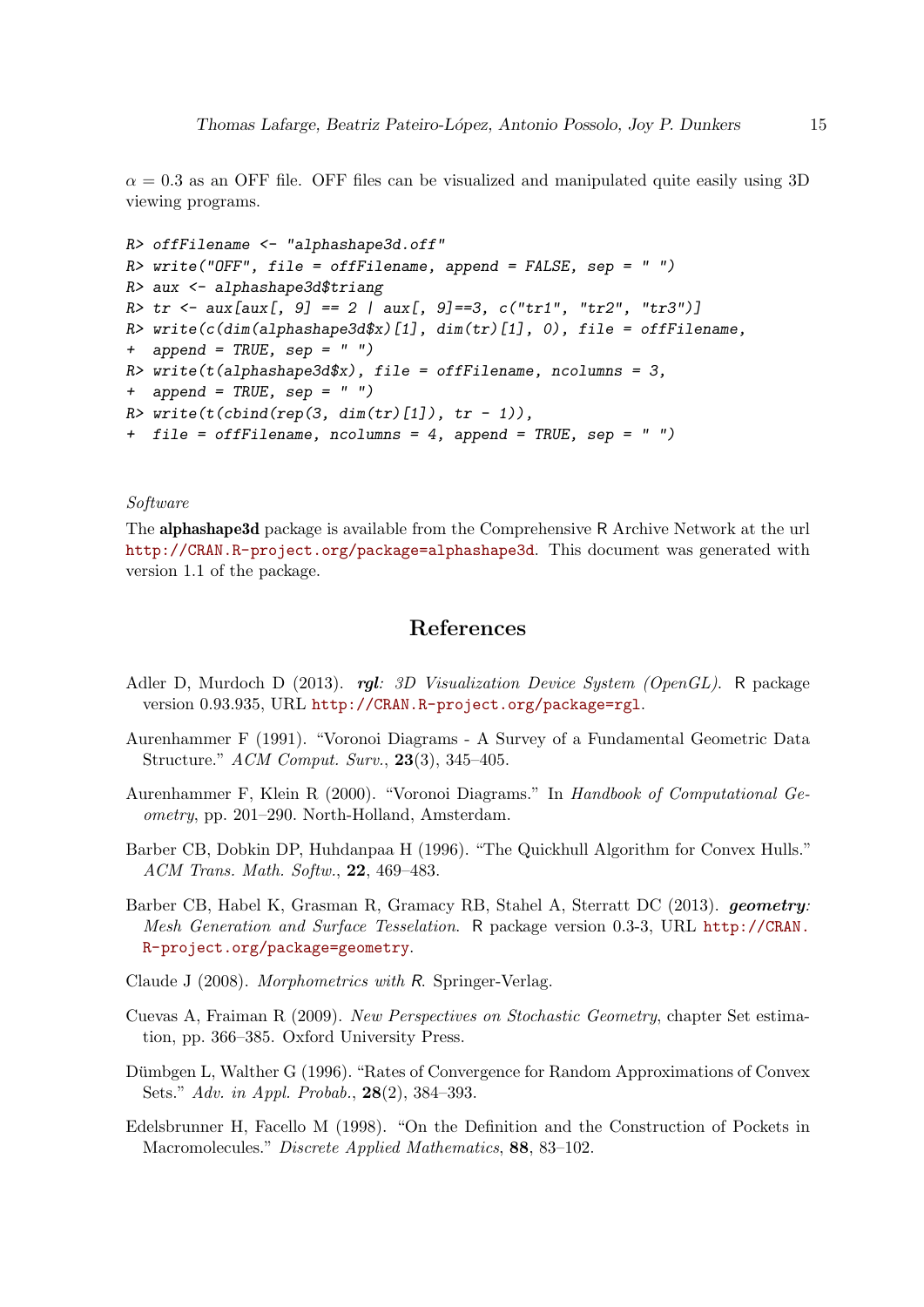- <span id="page-15-5"></span>Edelsbrunner H, Kirkpatrick DG, Seidel R (1983). "On the Shape of a Set of Points in the Plane." *IEEE Trans. Inform. Theory*, 29(4), 551–559.
- <span id="page-15-6"></span>Edelsbrunner H, Mücke EP (1994). "Three-dimensional Alpha Shapes." *ACM Trans. Graph.*,  $13(1), 43-72.$
- <span id="page-15-2"></span>Geffroy J (1964). "Sur un Problème d'estimation Géométrique." *Publ. Inst. Statist. Univ. Paris*, 13, 191–210.
- <span id="page-15-1"></span>Grenander U, Miller MI (2007). *Pattern Theory: from Representation to Inference*. OUP Oxford.
- <span id="page-15-12"></span>Lafarge T, Pateiro-Lopez B (2014). alphashape3d*: Implementation of the 3D Alpha-Shape for the Reconstruction of 3D Sets from a Point Cloud*. R package version 1.1, URL [http:](http://CRAN.R-project.org/package=alphashape3d) [//CRAN.R-project.org/package=alphashape3d](http://CRAN.R-project.org/package=alphashape3d).
- <span id="page-15-0"></span>Lafarge T, Pateiro-López B, Possolo A, Dunkers J (2014). "R Implementation of a Polyhedral Approximation to a 3D Set of Points Using the α-Shape." *Journal of Statistical Software*, 56(4), 1–19. ISSN 1548-7660. URL <http://www.jstatsoft.org/v56/i04>.
- <span id="page-15-7"></span>Liang J, Edelsbrunner H, Fu P, Sudhakar PV, Subramaniam S (1998a). "Analytical Shape Computation of Macromolecules: I." *Proteins-structure Function and Bioinformatics*, 33, 117.
- <span id="page-15-8"></span>Liang J, Edelsbrunner H, Fu P, Sudhakar PV, Subramaniam S (1998b). "Analytical Shape Computation of Macromolecules: II. Inaccessible Cavities in Proteins." *Proteins-structure Function and Bioinformatics*, 33, 18–29.
- <span id="page-15-15"></span>Marchette DJ (2004). *Random Graphs for Statistical Pattern Recognition*. John Wiley & Sons.
- <span id="page-15-14"></span>Okabe A, Boots B, Sugihara K, Chiu S (2009). *Spatial Tessellations: Concepts and Applications of Voronoi Diagrams*. Wiley Series in Probability and Statistics. John Wiley & Sons.
- <span id="page-15-11"></span>Pateiro-López B, Rodríguez-Casal A (2010). "Generalizing the Convex Hull of a Sample: The R Package alphahull." *Journal of Statistical Software*, 34(5), 1–28.
- <span id="page-15-10"></span>Pateiro-Lopez B, Rodriguez-Casal A (2011). alphahull*: Generalization of the Convex Hull of a Sample of Points in the Plane*. R package version 0.2-1, URL [http://CRAN.R-project.](http://CRAN.R-project.org/package=alphahull) [org/package=alphahull](http://CRAN.R-project.org/package=alphahull).
- <span id="page-15-13"></span>Preparata FP, Shamos MI (1985). *Computational Geometry: An Introduction*. Texts and Monographs in Computer Science. Springer-Verlag.
- <span id="page-15-9"></span>R Core Team (2013). R*: A Language and Environment for Statistical Computing*. R Foundation for Statistical Computing, Vienna, Austria. URL <http://www.R-project.org/>.
- <span id="page-15-3"></span>Rényi A, Sulanke R (1963). "Über die Konvexe Hülle von n Zufällig Gewählten Punkten." Z. *Wahrscheinlichkeitstheorie und Verw. Gebiete*, 2, 75–84.
- <span id="page-15-4"></span>Rényi A, Sulanke R (1964). "Über die Konvexe Hülle von n Zufällig Gewählten Punkten. II." *Z. Wahrscheinlichkeitstheorie und Verw. Gebiete*, 3, 138–147.